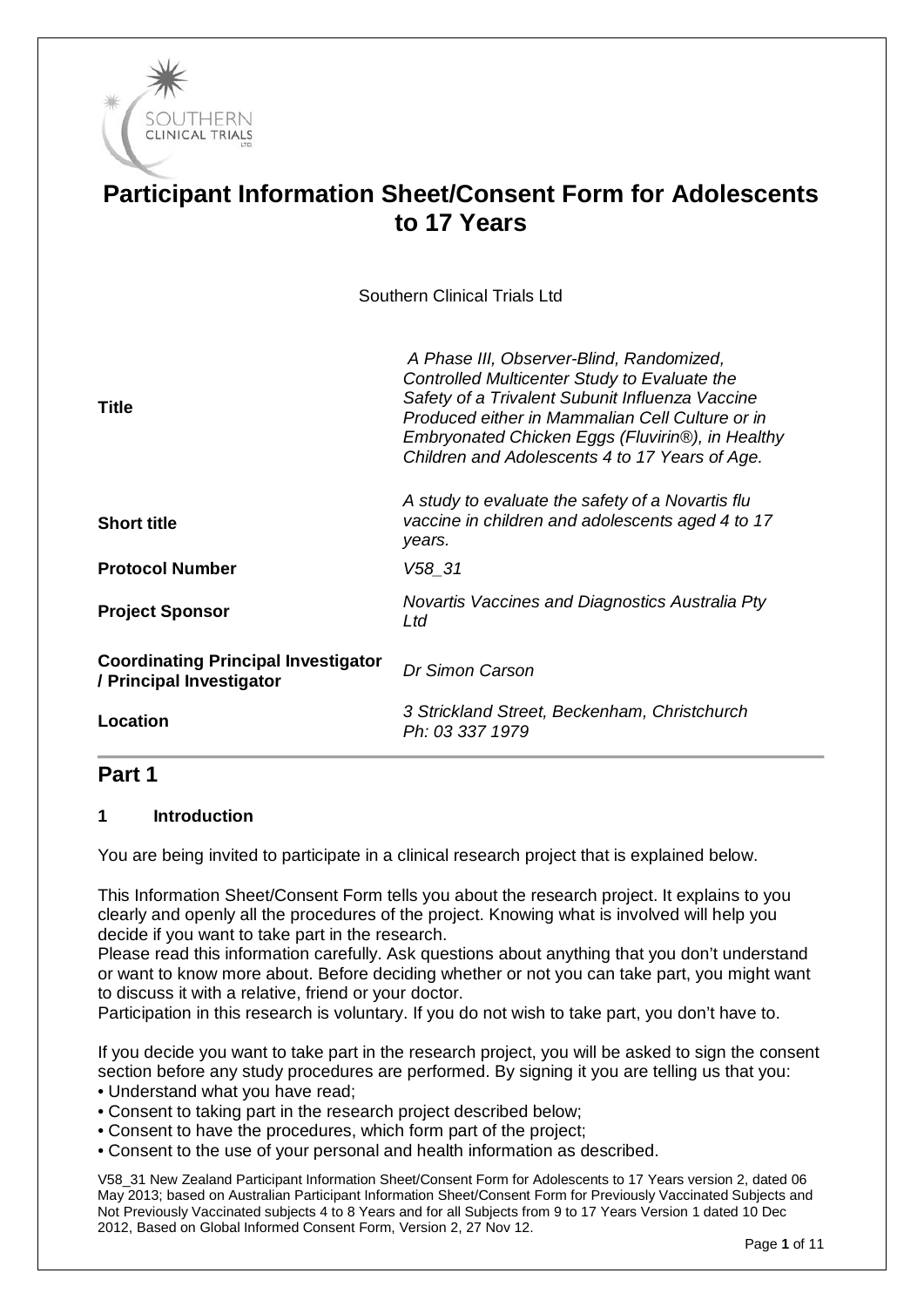

You will be given a copy of this Participant Information Sheet and Consent Form to keep.

## **2 What is the purpose of this research?**

Influenza (the 'flu) is a major cause of respiratory illness and death worldwide. Each year, many children are infected with flu. Symptoms are similar to a cold, including runny nose, sore throat, coughing, feeling unwell, headache and muscle aches. Most people recover within one to two weeks without requiring medical treatment. However, in the very young, the elderly, and those with serious health problems, infection with the flu virus can cause severe illness, and sometimes, death. Vaccination with a flu vaccine is the most effective way to prevent flu. Flu vaccines have been available for many years and can be effective in preventing infection and serious disease.

Generally, flu vaccines are made by growing the flu virus in chicken eggs, which means that hundreds of millions of high quality eggs are required each year to produce flu vaccines.

Novartis Vaccines and Diagnostics ('Novartis') is a pharmaceutical company (and is referred to in this Information Sheet as the 'Sponsor' of the research project) that has developed a flu vaccine called Flucelvax. Flucelvax does not require the use of chicken eggs during its manufacturing process, but is instead produced in a laboratory. A manufacturing process that is not dependent on eggs may allow a large number of vaccines to be produced very quickly, for example, in the event of a flu pandemic (when a large number of people may be infected with a new flu virus).

You are being asked to take part in this research study of a flu vaccine for the purpose of learning more about the safety of Flucelvax in children and adolescents. The study will compare Flucelvax with Fluvirin which is another flu vaccine made by the Sponsor using the traditional chicken egg-based manufacturing process. Results from this study will be provided to drug and vaccine regulatory authorities responsible for licensing vaccines.

Flucelvax is an experimental vaccine. This means that it has not yet been approved for use in Australia. However, it has been approved for use throughout Europe and the US for adults aged 18 years or older. It has been shown to increase the body's ability to fight flu infection. To date, Flucelvax has been given to nearly 6600 research participants older than 18 years and to approximately 2200 children and adolescents aged from 3 to 17 years.

Fluvirin® is approved in Australia to prevent flu and has been approved for use in the US and the UK for people aged 4 years and above, for many years. This study will follow approximately 2040 children and adolescents aged 4 years to less than 18

years in Australia, Thailand the Philippines and New Zealand.

#### **3 What does participation in this research involve?**

If you decide to participate you will be in the study for approximately six months. During this period, you will need to follow all instructions given by the study staff. There are three scheduled study visits (Day 1, Day 29 and Day 183), two Diary completion reminder phone calls (Day 3 and Day 7) and four safety follow-up phone calls (Day 50, Day 91, Day 122 and Day 152) included in this study.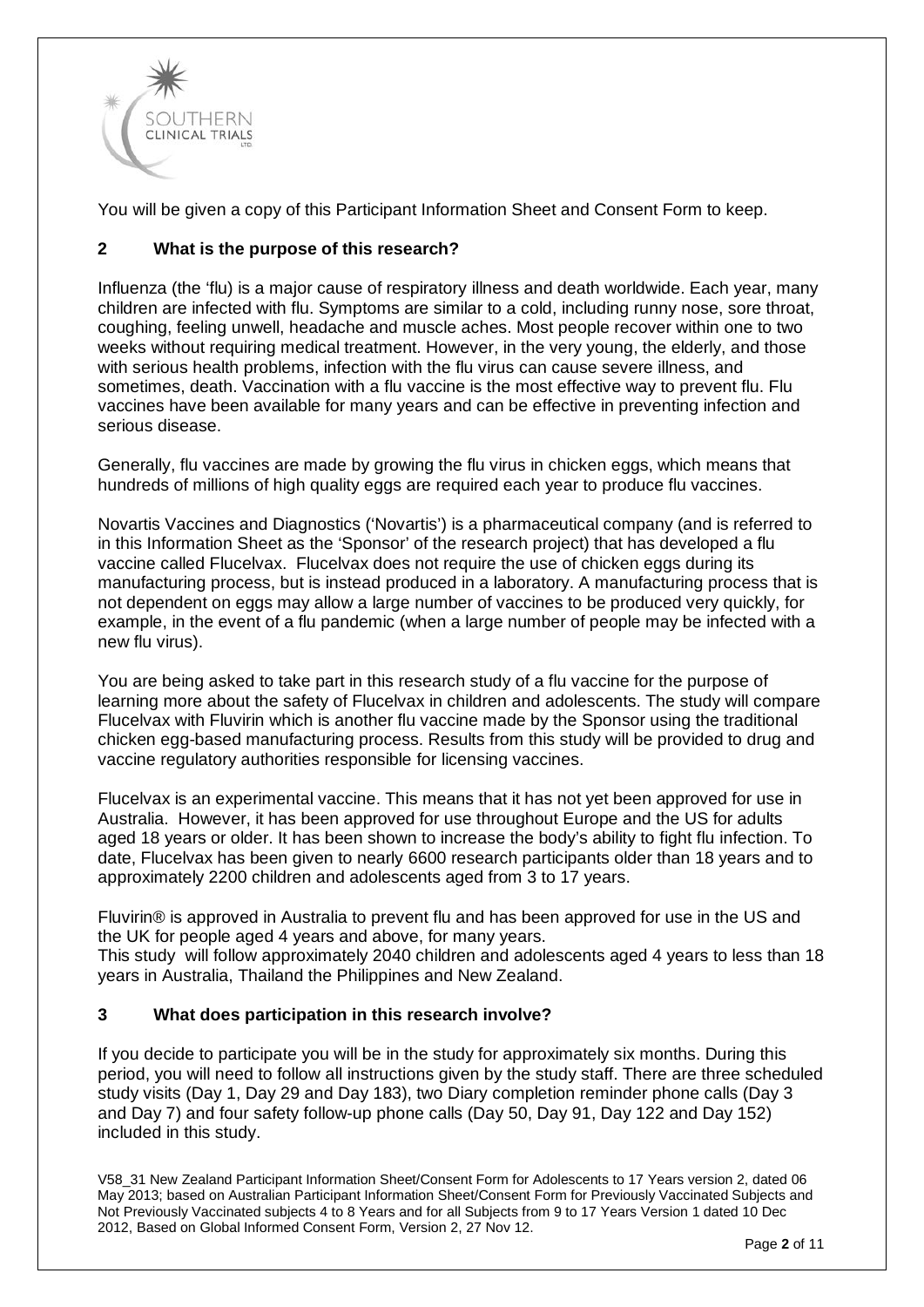

The procedures and activities described below will be performed to make sure you are able to participate in the study and to ensure that you can continue to participate for the duration of the study. These procedures will also be used to evaluate how safe the vaccine is.

**Demographic and Medical History**: During your first study visit (Day 1), and possibly during the following study visits and safety calls, you and your parent will be asked to provide information about your medical history. You and your parent will be asked to describe all medications and vaccinations you are currently taking or may have taken recently.

**Physical Examination, Height and Weight:** You will be given a brief physical examination at Day 1 and a brief physical examination one month and six months later if necessary. Your height, weight, temperature, blood pressure, heart rate and respiratory rate will also be measured at these three visits.

**Pregnancy Test, Birth Control:** If you are a female (aged from 9 to 17 years) who has started having periods, you will need to have a urine pregnancy test at the three study visits to confirm that you are not pregnant. For girls who have had their first period some questions will be asked about their period. The importance of adequate birth control will be discussed if research participants are, or may become sexually active during the study. Birth control must be used for at least 2 months before the study vaccine is given and used until the end of the study.

**Vaccination:** You will be given the study vaccine that is assigned to you. This will be done by chance (randomisation), like tossing a coin. You will have twice the chance of receiving Flucelvax compared to the chance of receiving Fluvirin. You will be given the vaccine in the upper muscle of (preferably) the arm you use the least. Neither you, your parent nor the study investigators will know which vaccine you receive. Only the person who gives you the vaccine will know which vaccine you have received. The study investigators will be able to find out if needed in an emergency.

**30 Minutes After Vaccination (Post Injection Reactions):** After the vaccination, you will be observed for approximately 30 minutes so that the study staff can look for any immediate side effects and measure your temperature.

**Diary:** Your parent (or someone they nominate) will be asked to report certain information following your study vaccination in a Diary provided to you. This is a booklet that reminds you to write down specific types of side effects that we look for after vaccination, any medications or vaccines you might have taken/received, and any changes to your health that occur during the time you will be using the Diary.

The study staff will explain to you and your parent how to make entries in the Diary and answer any questions you may have. You and your parent will also be asked to:

• look at the part of the arm where you received the vaccine and measure specific reactions you may see using a ruler provided;

•record and describe any other reaction you may experience that are sometimes seen after vaccination;

- measure your temperature by mouth using a digital thermometer provided;
- write down any medications and vaccinations you receive;
- describe any other illnesses you may have. You will also be asked questions about your health (including any serious medical problems such as hospitalization or any lifethreatening medical problems);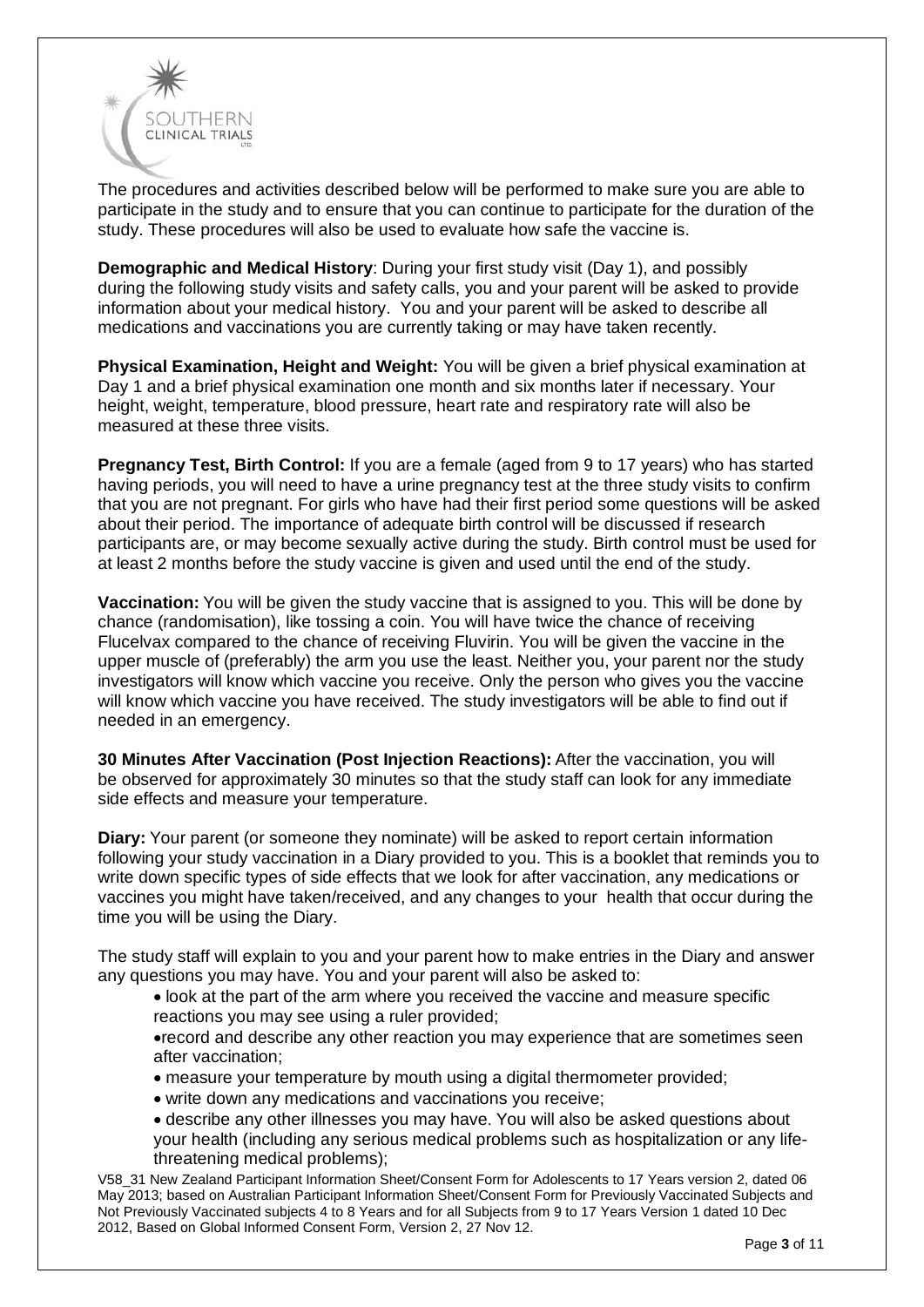

• bring the Diary back with you at your next study visit.

The study staff will plan the visits as outlined in this form and remind you or your parent to complete the Diary for review and collection during the study visit at Day 29. During the reminder calls (on Day 3 and Day 7) the study staff will remind your parent (or someone they nominate) to write your reactions and events into the Diary given to them during your first study visit (Day 1).

If you experience any serious issue with your health, you will be monitored until the illness resolves or stabilises. After the last study visit (6 months after Day 1) you and your parent will also be instructed to contact the site in case you experiences any health event or change in your health which your parent thinks may be related to the study vaccine.

If you need to see your General Practitioner (GP) during the course of the study we would recommend that you inform the GP of your participation in this research project and we will send your GP a letter.

#### **4 What do I have to do?**

If you agree to participate in the study, you are agreeing to come to a clinic or be visited by study staff for the scheduled visits. You are also agreeing to follow the study doctor's and staff's instructions.

#### **5 Other relevant information about the research project**

There are no costs associated with participation in this research project, nor will you be paid for taking part. All flu vaccines used in this study are provided free of charge.

As you and your parent are required to attend a clinic study visit,you will be reimbursed for any reasonable travel, parking and other expenses associated with this. This is a set amount approved by the ethics committee.

#### **6 Do I have to take part in this research project?**

Participation in any research project is voluntary. If you decide that you want to take part and later change your mind, you are free to withdraw from the study at any stage.

#### **7 What are the alternatives to participation?**

Your alternatives to taking part in this study may include being vaccinated against seasonal flu by your health care provider.

#### **8 What are the possible benefits of taking part?**

There may not be a direct medical benefit to you as a result of taking part in this study. You may be protected against flu or your body may have an improved ability to fight infection with flu. Information from this study will help us to learn more about the safety of the Flucelvax and Fluvirin.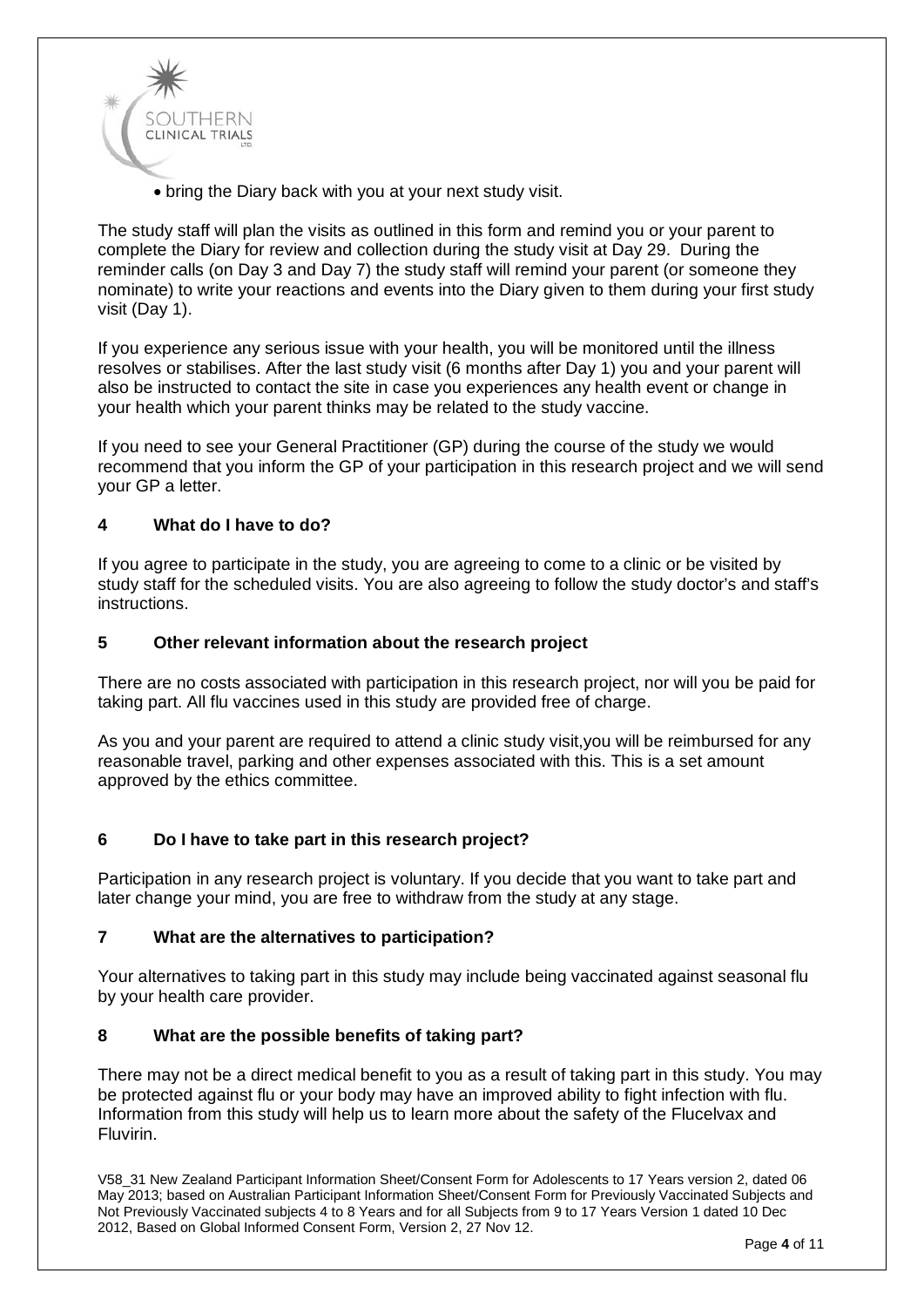

### **9 What are the possible risks and disadvantages of taking part?**

Based on what we know about seasonal flu vaccines and previous studies of Flucelvax and Fluvirin, the most likely side effects following vaccination with these vaccines are described below.

The injection site may ache; it may be red, bruised, swollen, or hard. You may also experience fever, chills/shivering, general discomfort, headache, muscle ache, aching of limbs, sweating, or a sense of fatigue. If such symptoms occur, they usually last for a very short period of time. Generalized skin reactions, including itching, non-specific rash and urticaria (hive like rash), flulike symptoms, pain in the extremities, and muscular weakness are uncommon. Rarely, nerve pain, abnormal skin sensations, convulsions, swollen glands, high fever, a decrease in platelets (a type of blood cell), and allergic reactions which, in rare cases, can lead to shock, have been reported.

Digestive disorders such as diarrhoea, nausea, vomiting and abdominal complaints have also been reported. Inflammation of blood vessels associated, in rare cases, with transient kidney involvement, exudative erythema multiforme (a skin disorder resulting from an allergic reaction), neurological disorders such as dizziness, confusion, inflammation of the brain and spinal cord, inflammation of the nerves, Guillain Barré syndrome (inflammation of the nerves causing muscle weakness and sometimes paralysis), have been reported.

Occasionally cases of pain with swelling and redness of more than 10 cm in the injected arm, lasting more than one week have been reported.

As with all vaccines, in certain exceptional cases, severe allergic reactions may occur. Study staff will have access to equipment and medication to manage this rare event, should it occur.

If you have had an allergic reaction in the past after getting any vaccine, or if you are allergic to any part of the vaccine, chicken eggs, egg products or feathers) you must tell the study doctor or study staff before you decide to sign this informed consent form. If you have an allergy to any of these products, you will not be able to take part in this study as serious allergic reactions can be life-threatening.

#### **Reproductive Risks**:

The effects of cTIV (Flucelvax®) and TIVf (Fluvirin®) on an unborn child are not known. Because of this, both male and female participants must use effective contraception during the course of the research project.

It is important that research project participants are not pregnant or breast-feeding and do not become pregnant or father children during the course of the research project.

Females must not participate in this research project if they are pregnant or breast feeding or trying to become pregnant. If child-bearing is a possibility, female participants will be required to undergo a pregnancy test prior to commencing the research project.

Females who can become pregnant and who are sexually active must use an effective form of birth control for at least two months before getting the study vaccine and must be willing to use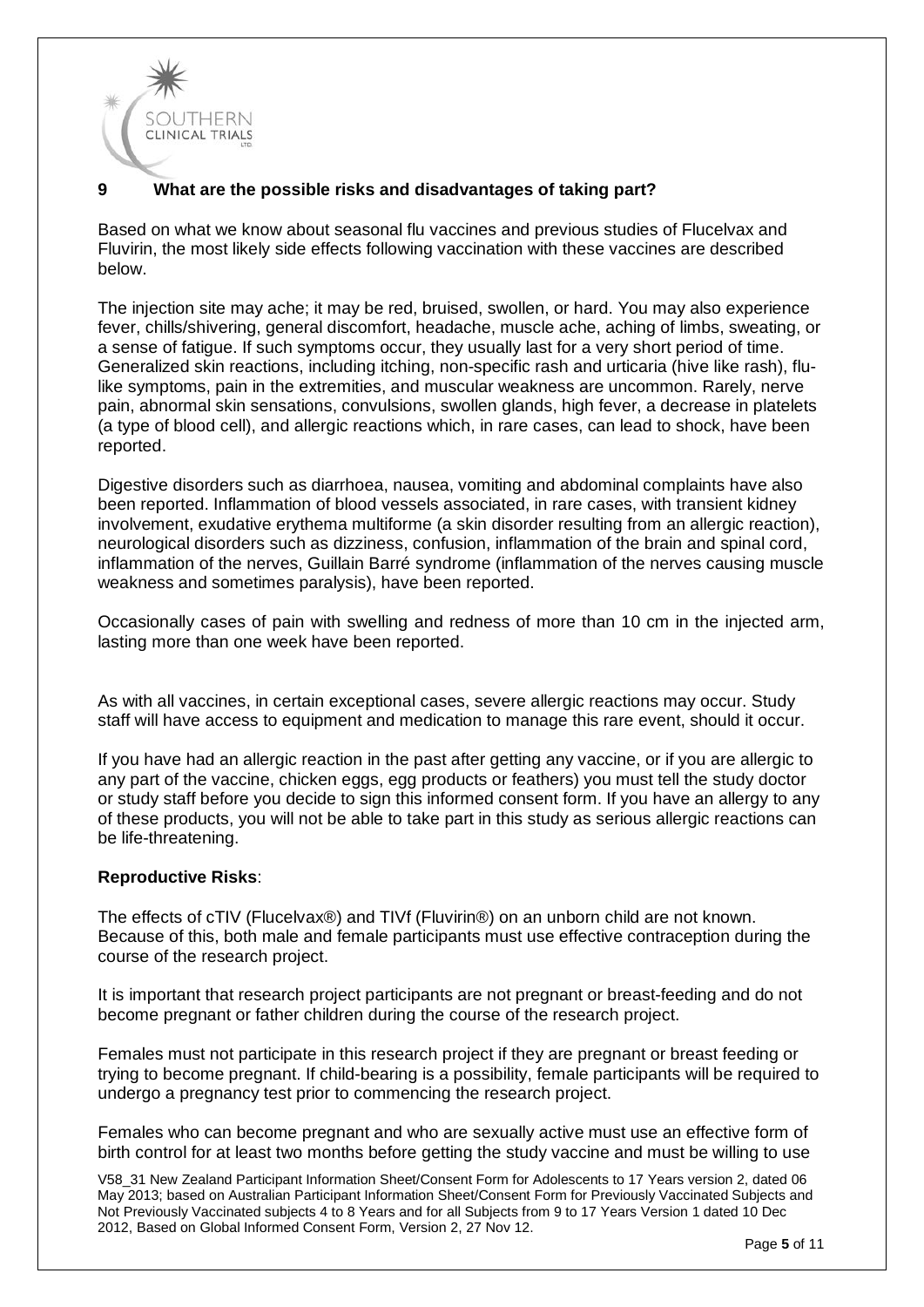

effective birth control until the end of the study.

Male participants in this study should not father a child for the duration of the study.

We can advise whether you need to use contraception, what kind of contraceptive methods to use and how long to use them.

If you think you might be pregnant, you must contact the study doctor immediately. If you become pregnant during the course of the study we will need to keep in touch with you and your parent until the end of the pregnancy to check on your health and the health of your baby.

#### . **10 What if new information arises during this research project?**

Sometimes during the course of a research project, new information about the risks and benefits of taking part in the study may become known to us. If this happens, the study staff will tell you about it in a timely manner and discuss with you whether you want to continue in the research project.

#### **11 Can I have other treatments during this research project?**

You can continue to take any medicines that you are currently on, or that are prescribed to you during the course of the study. It is important to inform the study staff about any medications you may be taking, including over-the-counter medications and to record any changes to them in the Diary during your participation in the research project.

#### **12 What if I withdraw from this research project?**

If you decide to withdraw from the project, please notify study staff before you withdraw.

If you do withdraw during the research project, we will not collect additional personal information, although personal information already collected will be retained to ensure that the results of the project can be analysed properly and to comply with law. However, you should be aware that any code-numbered data on you provided to the Sponsor up to the time of withdrawal will form part of the research project results. If you do not wish your code-numbered data to be supplied to the sponsor, you must tell us before you join the research project.

#### **13 Could this research project be stopped unexpectedly?**

This research project may be stopped unexpectedly for a variety of reasons. These may include reasons such as:

• Unacceptable side effects to either Flucelvax or Fluvirin;

- Flucelvax or Fluvirin being shown not to be effective;
- Flucelvax being shown to work and not need further testing;

• Decisions made in the commercial interests of the Sponsor or by local regulatory/health authorities.

# **Part 2**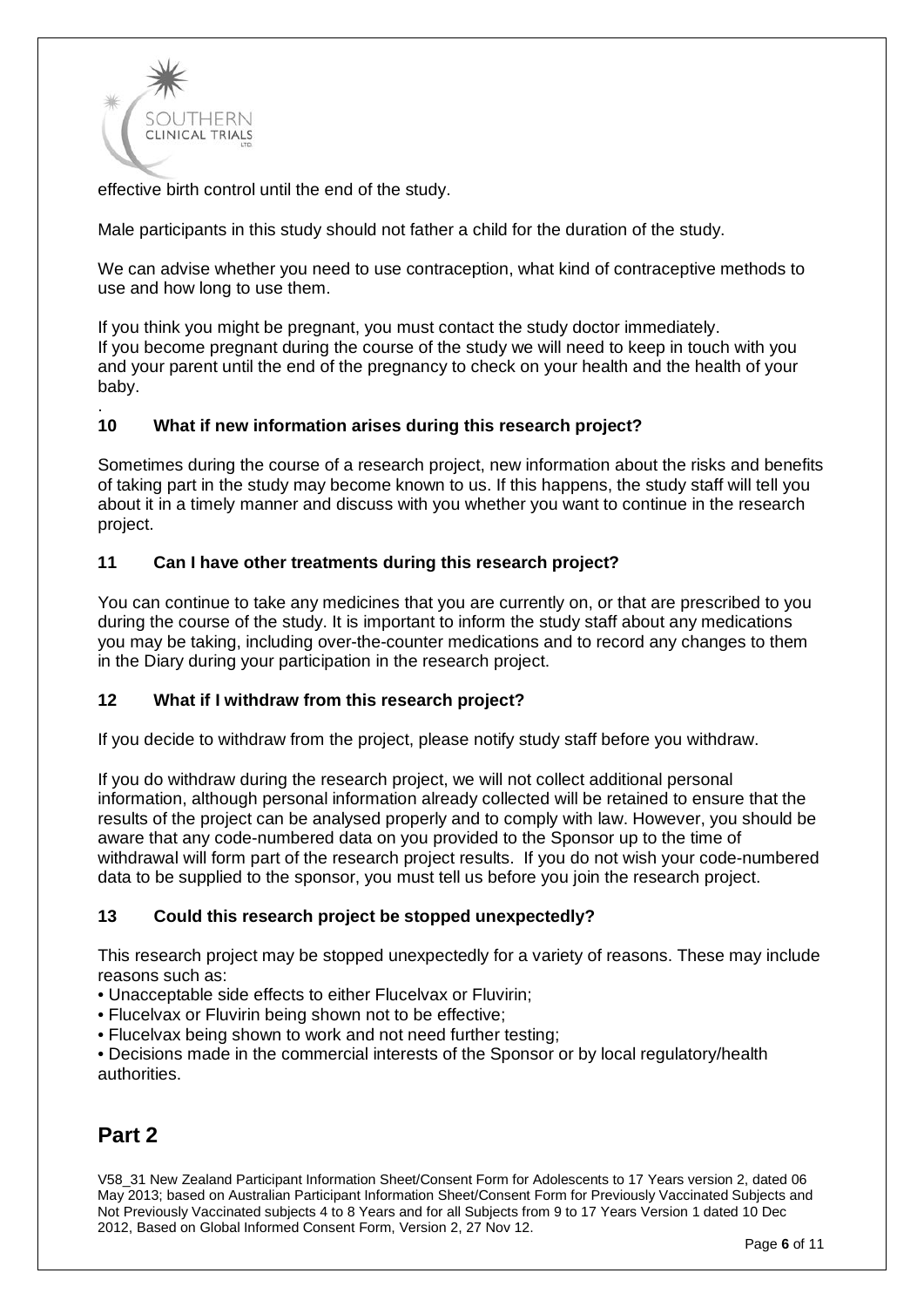

## **14 What will happen to information about me?**

To ensure that your personal information is kept confidential, your name, and any other information that allows you to be identified, will not be entered on the forms/electronic systems or included in any records or samples the study investigators provide to the Sponsor. Instead, your data will only be identified by a code.

Your information will only be used for the purpose of this research project and it will only be disclosed with your permission, except as required by law.

The information obtained may be subject to an audit or inspection by the sponsor or by regulatory agencies (eg. Ethics committee).The results may be published, you will not be identified. A description of this trial will be available on http://www.ClinicalTrials.gov, as required by local health authorities

#### **15 Complaints and Compensation**

If you are injured as a direct result of a study related procedure or because you received the study vaccine, appropriate medical care for the treatment of the illness or injury will be given to you.

If you chose to participate in the study, you will not be able to claim injury compensation through the ACC (Accident Compensation Corporation).

However, if you suffer injury as a result of your participation in this trial, Novartis Pharmaceuticals Australia Pty Ltd will adhere to the Researched Medicines Industry Association of New Zealand Incorporated Guidelines on Clinical Trials Compensation for Injury Resulting from Participation in an Industry-Sponsored Clinical Trial.

A copy of these guidelines is available on request from your study doctor. If you think that you have suffered injury as a result of your involvement in this study, you must contact your study doctor immediately.

If you experience an injury or have any questions or concerns, you should contact the study doctor at: Southern Clinical Trials Ltd, ph 03 337 1979.

By signing this consent form you will not waive the legal rights you are entitled to as a participant in a research study.

#### **16 Who is organising and funding the research?**

This study is being funded by Novartis Vaccines and Diagnostics Pty Ltd who is referred to as the Sponsor of the study. Novartis manufacture both the investigational vaccine (Flucelvax) and Fluvirin that will be used in this study and they will provide funds to Southern Clinical Trials Ltd. to complete the study.

The Sponsor may benefit financially from this research project if, for example, the project assists them to obtain approval for Flucelvax. By consenting to taking part in this research project you agree that data generated from analysis of the collected data may be provided to the Sponsor who may directly or indirectly benefit financially from knowledge acquired through analysis of your collected data.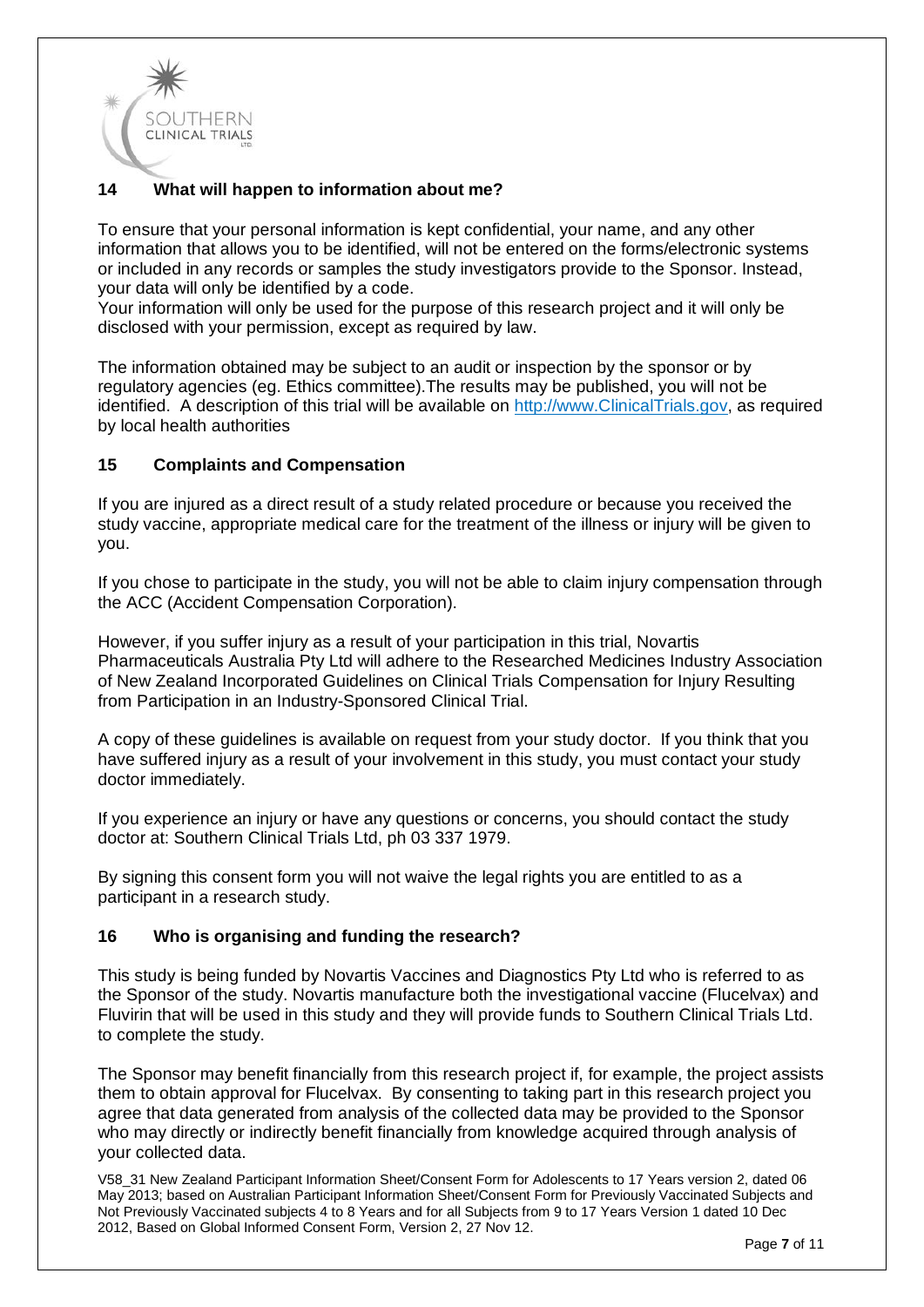

You will not benefit financially from your involvement in this research project even if, for example, the knowledge acquired from analysis of the collected information proves to be of commercial value to the Sponsor, the study investigators or their institutions, there will be no financial benefit to you, or your family from these discoveries.

No member of the research team will receive a personal financial benefit from your involvement in this research project.

#### **17 Who has reviewed the research project?**

This study has received ethical approval from the Northern A Health and Disability Ethics Committee, which reviews national and multi-regional studies.

#### **18 Further information and who to contact**

During this study, if you have any questions about the kind of research involved in this study or your child's rights as a research subject, you should contact Northern A Health and Disability Ethics Committee, Phone: 0800 4 384487 (ETHICS) or email: [hdecs@moh.govt.nz.](mailto:hdecs@moh.govt.nz)

If you have any queries or concerns regarding your rights as a participant in this study, you may wish to contact an independent health and disability advocate: Free phone: 0800 555 050 Free fax: 0800 2 SUPPORT (0800 2787 7678)

You may also contact the Health and Disabilities Commissioner Phone: 0800 11 22 33 or email: [hdc@hdc.org.nz](mailto:hdc@hdc.org.nz) .

For Maori Health Support; Please contact Peter Mason, Connections "Nga Kete E Rua", ph: 027 441 4312.

If you have any medical or study related questions or feel your child has been hurt or injured as a result of taking part in the study, you should contact: Dr Simon Carson, Southern Clinical Trials Ltd, ph 03 337 1979.

If you agree to have your child participate in this study, you will be given a copy of this consent form after both you and the study doctor have signed it.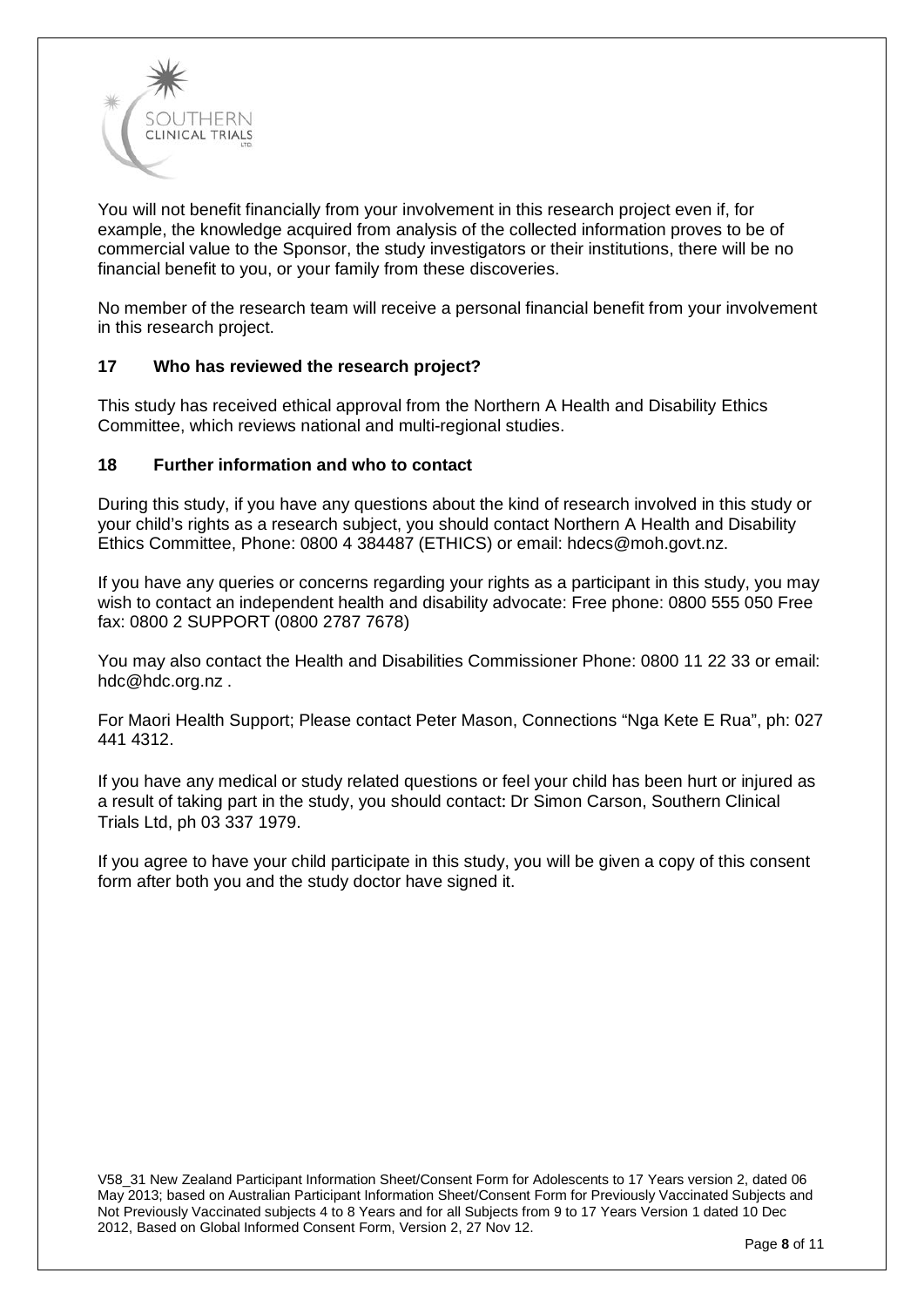

# **Consent Form – Participant**

| <b>Title</b>                                   | A Phase III, Observer-Blind, Randomized,<br>Controlled Multicenter Study to Evaluate the Safety<br>of a Trivalent Subunit Influenza Vaccine Produced<br>either in Mammalian Cell Culture or in Embryonated<br>Chicken Eggs (Fluvirin®), in Healthy Children and<br>Adolescents 4 to 17 Years of Age. |
|------------------------------------------------|------------------------------------------------------------------------------------------------------------------------------------------------------------------------------------------------------------------------------------------------------------------------------------------------------|
| <b>Short title</b>                             | A study to evaluate the safety of a Novartis flu<br>vaccine in children and adolescents aged 4 to 17<br>years.                                                                                                                                                                                       |
| <b>Protocol Number</b>                         | V58 31                                                                                                                                                                                                                                                                                               |
| <b>Project Sponsor</b>                         | Novartis Vaccines and Diagnostics Australia Pty<br>Ltd                                                                                                                                                                                                                                               |
| <b>Coordinating Principal</b><br>Investigator/ | Dr Simon Carson                                                                                                                                                                                                                                                                                      |
| Location                                       | 3 Strickland Street, Beckenham, Christchurch<br>Ph: 03 337 1979                                                                                                                                                                                                                                      |

| English              | l wish to have an interpreter                                                                     |            | No.   |
|----------------------|---------------------------------------------------------------------------------------------------|------------|-------|
| Deaf                 | wish to have a NZ sign language interpreter                                                       | <b>Yes</b> | No.   |
| Māori                | E hiahia ana ahau ki tetahi kaiwhaka Māori/kaiwhaka pakeha korero                                 | Ae         | Kao   |
| Cook Island<br>Māori | Ka inangaro au i tetai tangata uri reo                                                            | Ae         | Kare  |
| Fijian               | Au gadreva me dua e vakadewa vosa vei au                                                          | Ιo         | Sega  |
| <b>Niuean</b>        | Fia manako au ke fakaaoga e taha tagata fakahokohoko kupu                                         | Е          | Nakai |
| Sāmoan               | Ou te mana'o ia i ai se fa'amatala upu                                                            | loe        | Leai  |
| Tokelaun             | Ko au e fofou ki he tino ke fakaliliu te gagana Peletania ki na gagana o na motu<br>o te Pahefika | loe        | Leai  |
| Tongan               | Oku ou fiema'u ha fakatonulea                                                                     | Ιo         | Ikai  |
|                      | Other languages to be added following consultation with relevant communities.                     |            |       |

Your rights as a participant are as described in the HDC Code of Rights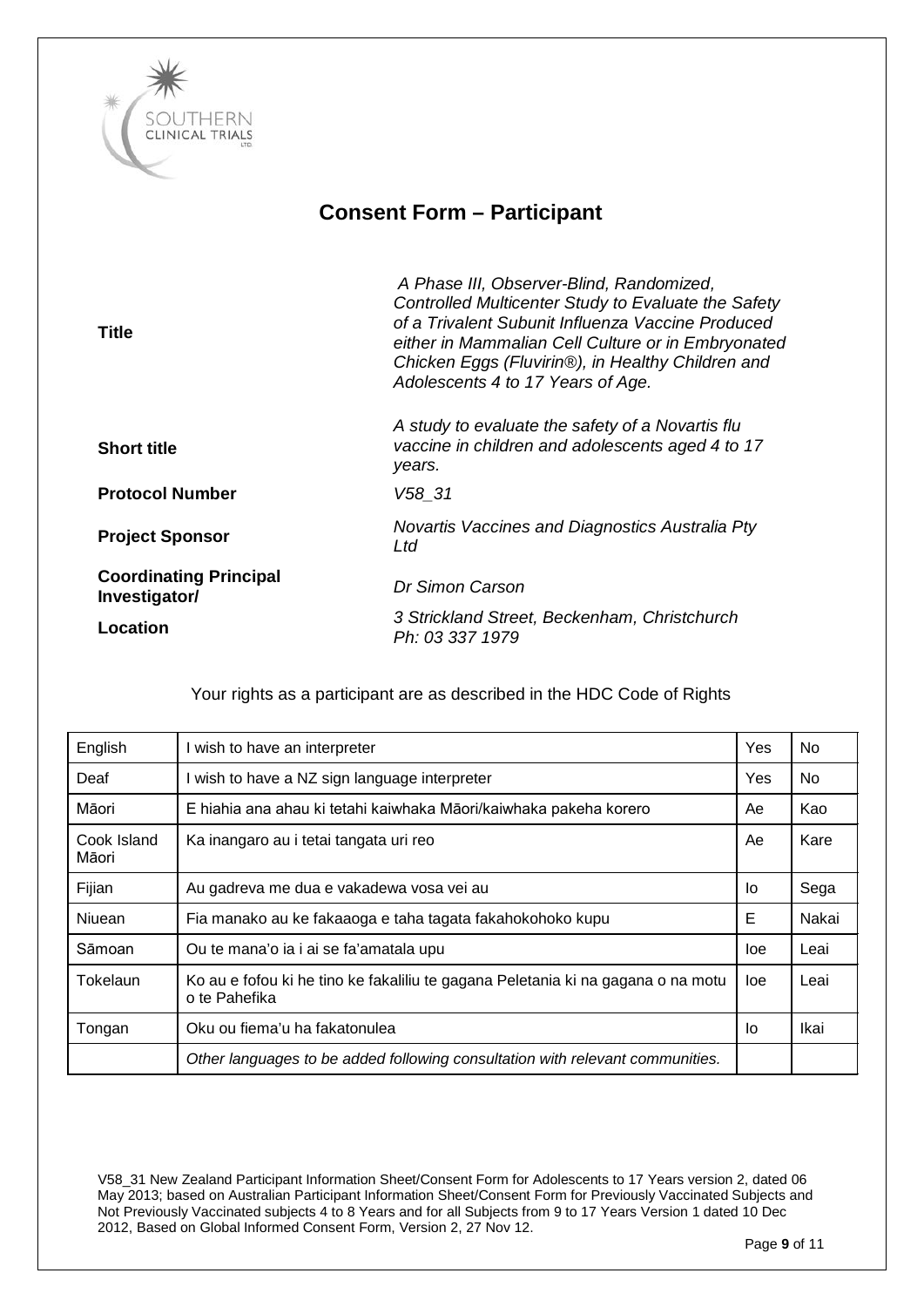

- I have read and understand the information sheet dated **06 May 2013**
- I have had the opportunity to discuss this study. I am satisfied with the answers I have been given.
- I have had the opportunity to use whānau support or a friend to help me ask questions and understand the study.
- I understand that taking part in this study is voluntary (my choice), and that I may withdraw from the study at any time, and this will in no way affect my future health care.
- I understand that my participation in this study is confidential and that no material that could identify me will be used in any reports on this study.
- I understand that information collected about me will be stored for 15 years.
- I understand that the treatment, or investigation, will be stopped if it should appear harmful to me.
- I understand the compensation provisions for this study and that Iwill not be able to claim injury compensation through the ACC (Accident Compensation Corporation).
- I have had time to consider whether to take part in the study.
- I know who to contact if I have any side effects from the study.
- I know who to contact if I have any questions about the medication used in this study or about the study in general.
- I may have to leave the study without my consent if I need other treatment, do not follow the study plan, have a study-related injury or for any other reason
- If I leave the study for any reason the study doctor may ask me to have some end-of-study tests
- I understand that by signing this consent form I am not giving up any of my legal rights.
- I will receive a signed copy of this consent form
- I agree to an approved auditor appointed by either the sponsoring pharmaceutical company, ethics committee or the regulatory authority or their approved representative and approved by the Multi-region Ethics committee reviewing my relevant medical records for the sole purpose of checking the accuracy of the information recorded for the study.
- I agree to my GP or other current provider being informed of my participation in this study. Yes No